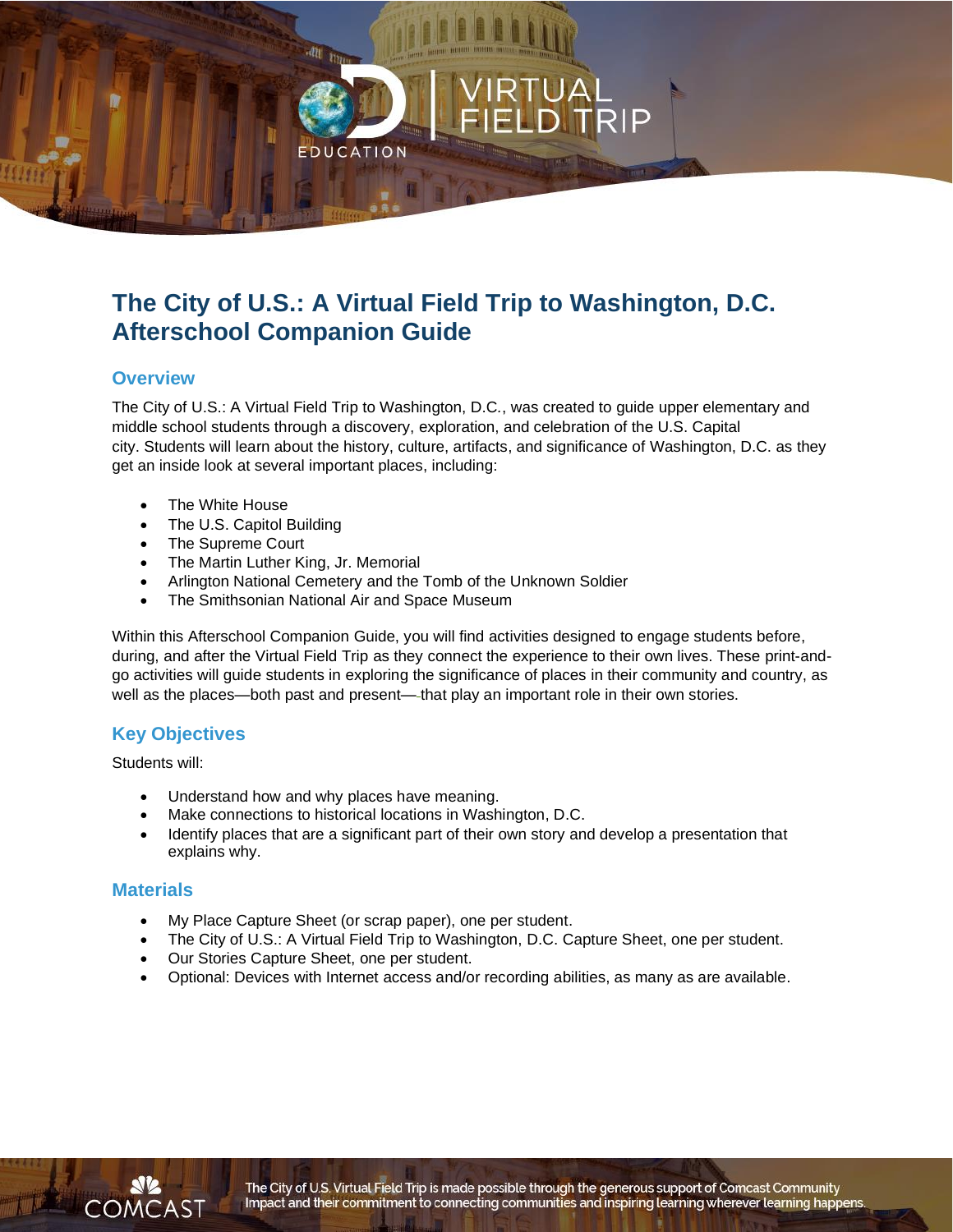

## **Before the Virtual Field Trip**

Encourage students to think back as far as their memories can go and picture their earliest positive memory of a place.

Once students have a place in their mind, encourage them to close their eyes and walk around this place as they focus on what they see, hear, smell, and feel.

Pass out one My Place Capture Sheet (or a piece of scrap paper) to each student. Ask students to describe the place in their minds in a form of their choice—a picture, story, poem, word cloud, etc. using as many details as possible.

Then, guide students in forming small groups. Encourage them to share their places with each other, being sure to use details to describe the places they selected and the memories associated with them.

Wrap up by summarizing that we each have places that have shaped us into who we are today. Just like these places will always be an important part of our own stories, there are also places in each nation that form an important part of that nation's collective story. As students participate in The City of U.S.: A Virtual Field Trip to Washington, D.C., they will investigate examples of some of these places, too!



The City of U.S. Virtual Field Trip is made possible through the generous support of Comcast Community Impact and their commitment to connecting communities and inspiring learning wherever learning happens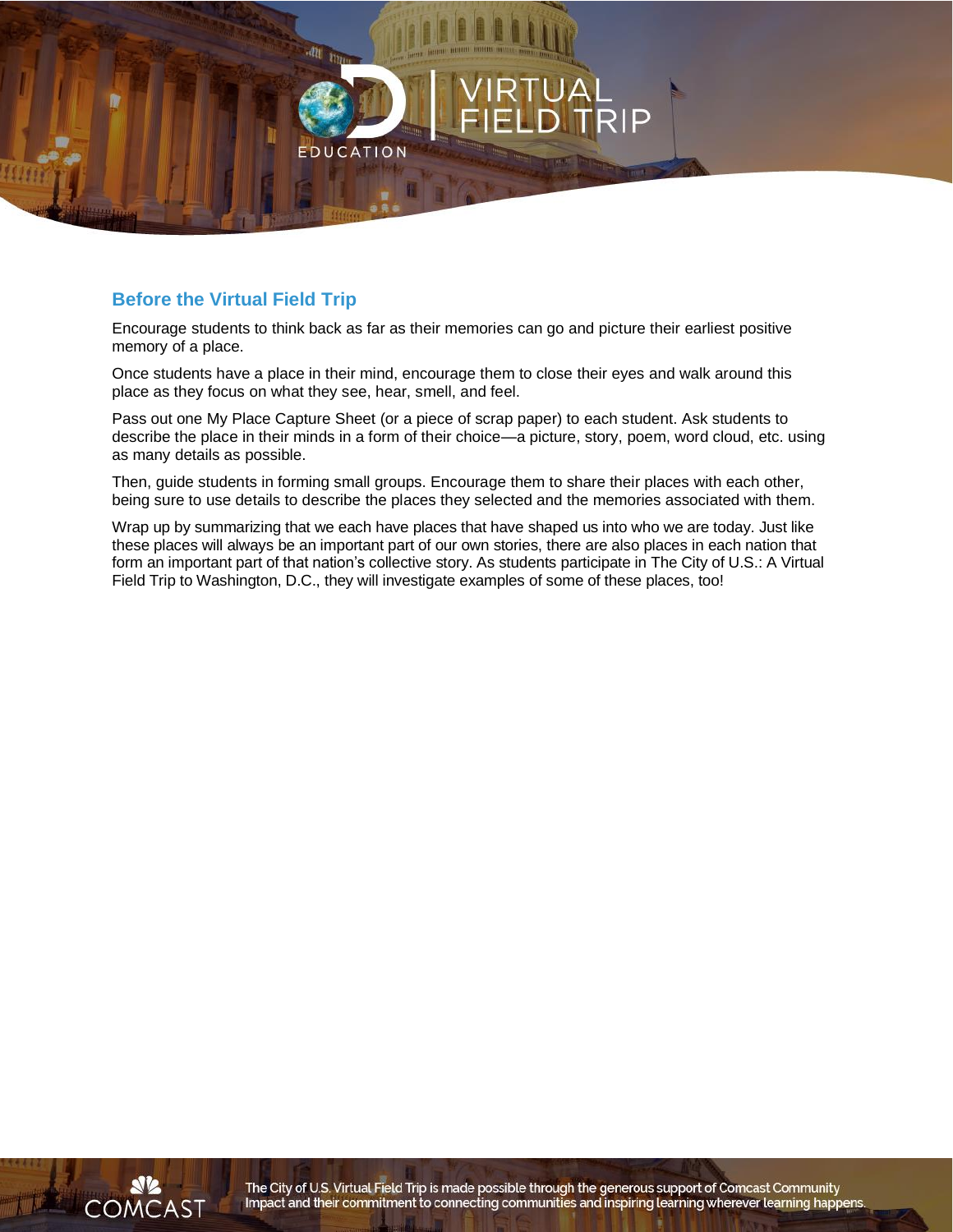

## **During the Virtual Field Trip**

Distribute one The City of U.S.: A Virtual Field Trip to Washington, D.C. Capture Sheet to each student.

Review the directions provided. Be sure students understand that they will be visiting several places during the Virtual Field Trip. As they learn about each place, they should try to connect the place to their own lives and experiences, and jot down why the place is meaningful and/or significant to them.

## **After the Virtual Field Trip**

#### **Activity #1**

Debrief on the Virtual Field Trip by reviewing at least a few of the places that were visited and encouraging students to share what they recorded.

Then, lead students in a discussion about what they shared. Ask:

- What were some of the most interesting places to you? Why?
- Why do you think places might have a different meaning for different people?

#### **Activity #2**

Distribute one copy of the Our Stories Capture Sheet to each student.

To prepare students for the activity:

- Explain that each student (or pairs/groups, if you would like students to work together) will select one place in their community that is an important part of their current story. Much like the stops in the Virtual Field Trip, students will create a brief presentation about this place.
- Review the directions provided on the handout.
- If students have devices available, encourage them to perform research to learn more about the place they select. If not, students can rely on their own experiences and background knowledge.
- Also explain *how* students will be presenting their place. If students have access to recording devices, they can record short video clips to share. If not, students can present directly to their peers.

When students are ready, encourage them to share their stories with each other as a sequel to The City of U.S.: A Virtual Field Trip to Washington, D.C.



The City of U.S. Virtual Field Trip is made possible through the generous support of Comcast Community Impact and their commitment to connecting communities and inspiring learning wherever learning happens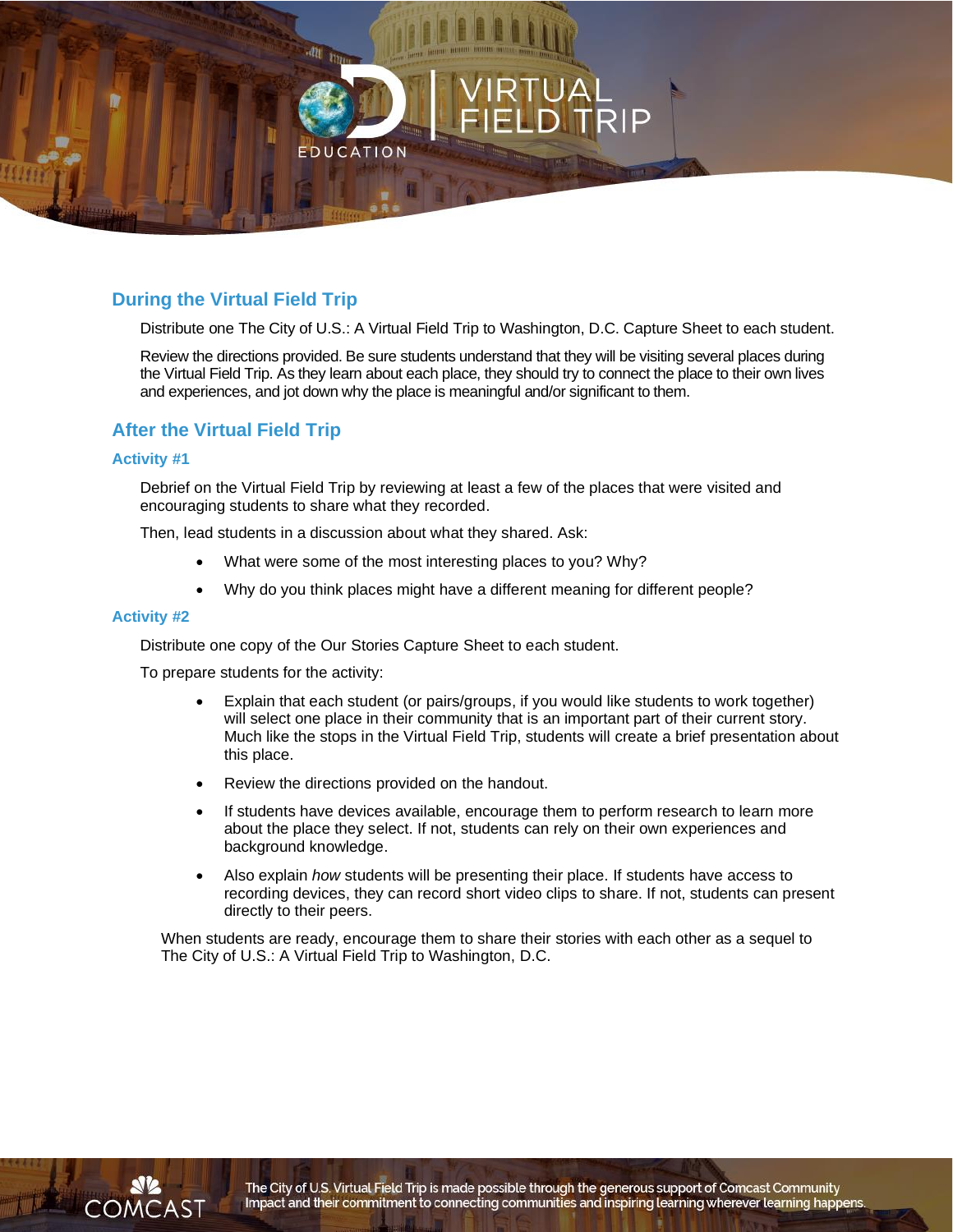

# **My Place Capture Sheet**





The City of U.S. Virtual Field Trip is made possible through the generous support of Comcast Community<br>Impact and their commitment to connecting communities and inspiring learning wherever learning happens.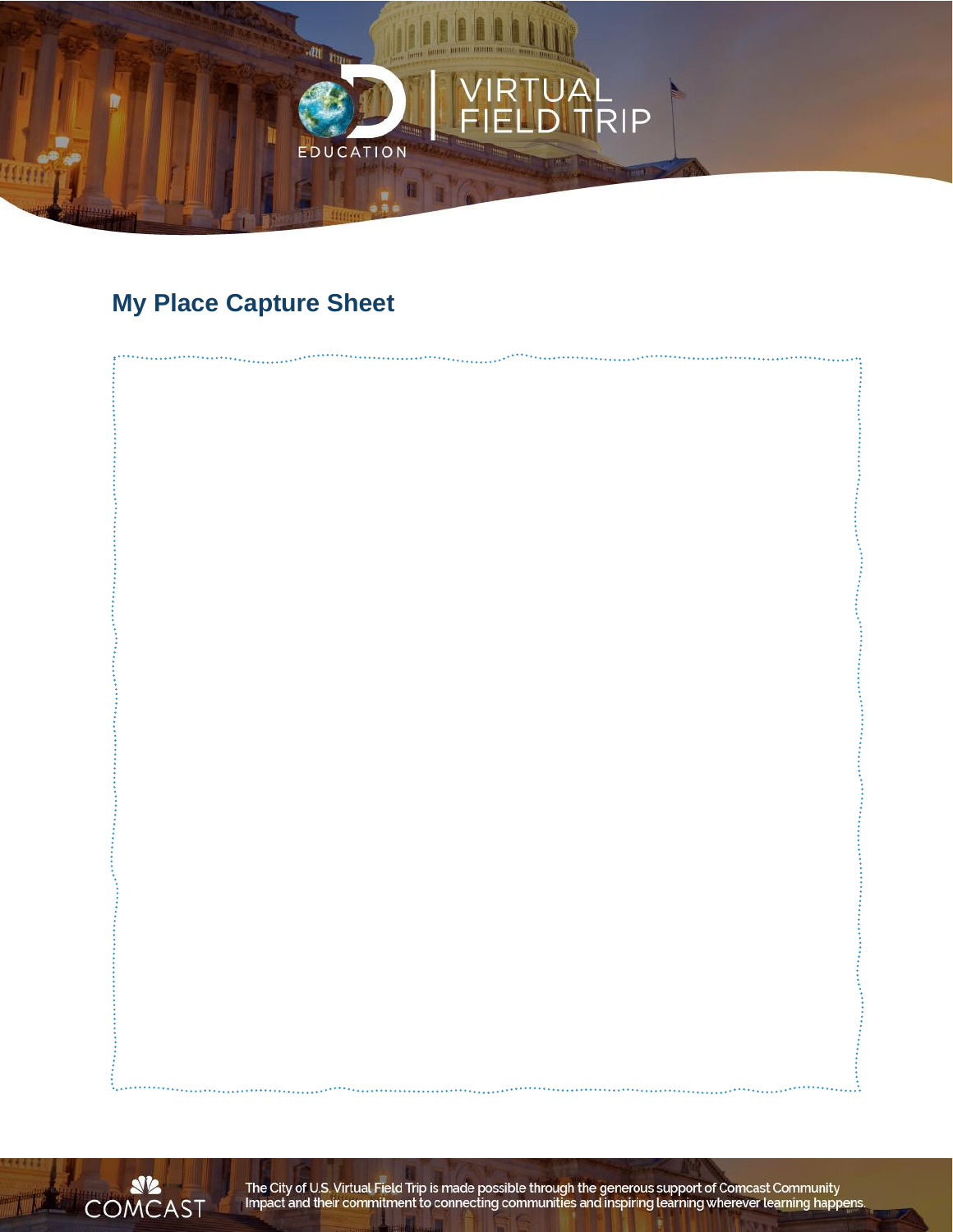

## **The City of U.S.: A Virtual Field Trip to Washington, D.C. Capture Sheet**

## **Directions**

During the Virtual Field Trip, you will visit each of the places below. As you learn about the story behind each one, think about how or why each place is important or meaningful to *you* and write it in the chart below.





The City of U.S. Virtual Field Trip is made possible through the generous support of Comcast Community Impact and their commitment to connecting communities and inspiring learning wherever learning happens.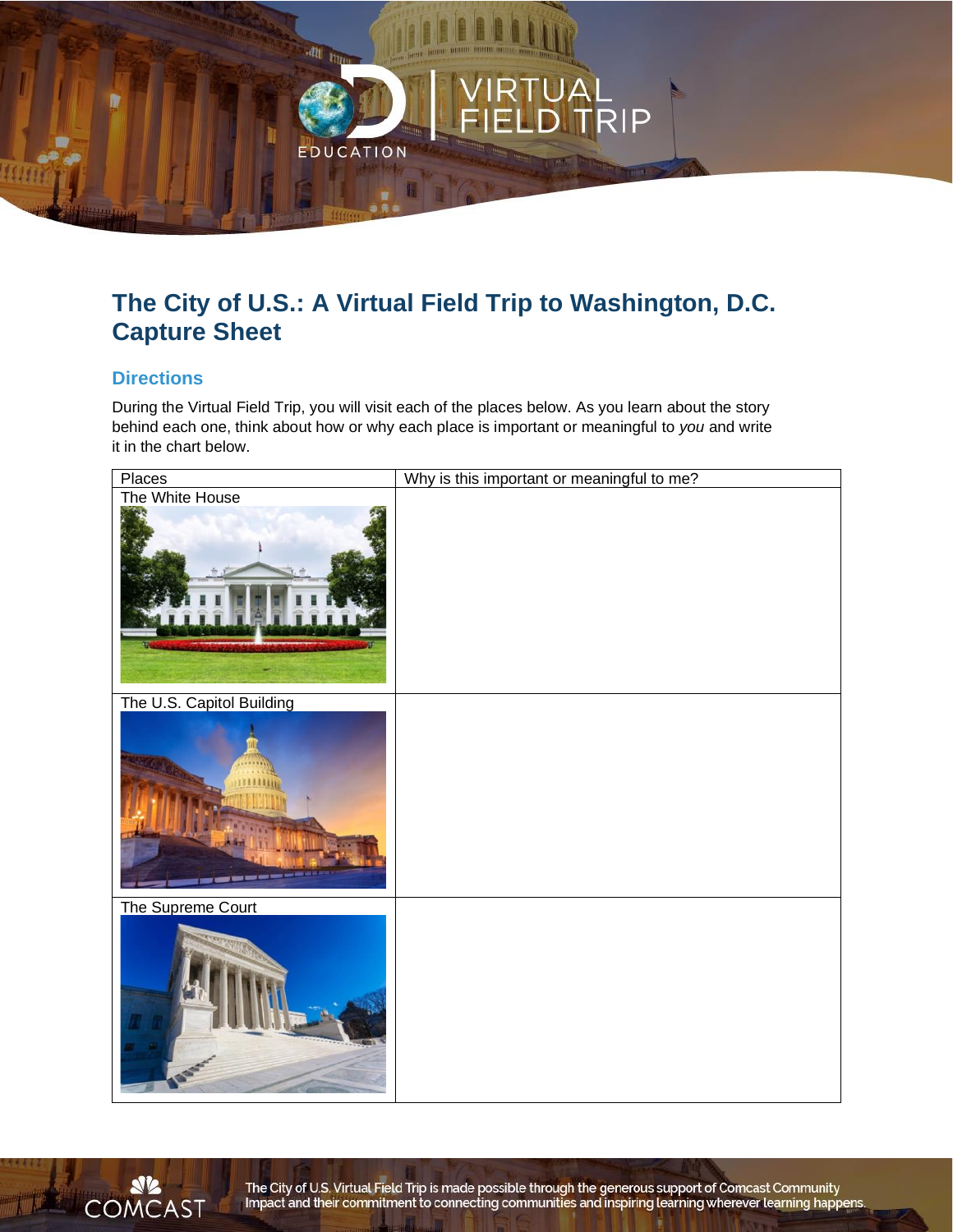





The City of U.S. Virtual Field Trip is made possible through the generous support of Comcast Community<br>Impact and their commitment to connecting communities and inspiring learning wherever learning happens.